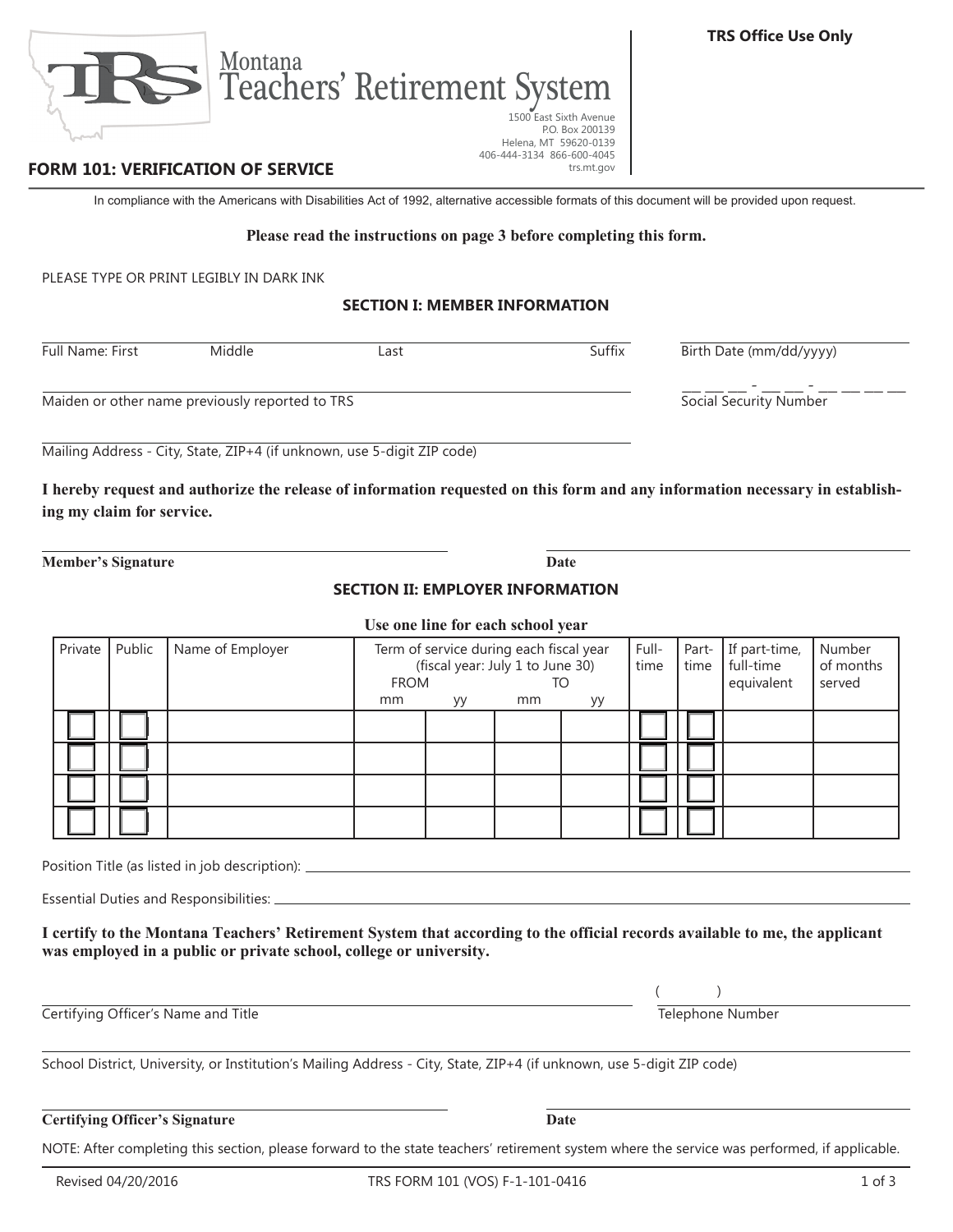

# **FORM 101: VERIFICATION OF SERVICE**

### **SECTION III: PUBLIC OUT-OF-STATE RETIREMENT SYSTEM INFORMATION (IF APPLICABLE)**

To: Teachers' Retirement System

From: Montana Teachers' Retirement System

Subject: Eligibility for Additional Credit

The person named on the front of this form is an active member of the Montana Teachers' Retirement System (TRS) and wishes to establish credit for prior service with your system as verified by a previous employer. Montana law does not permit the purchase of additional public teaching service credit by members who are receiving a retirement benefit from another state or who have vested rights to a benefit that will be payable at some date in the future. Therefore, to assist the Montana TRS in helping this member establish additional service credit, please answer the questions below that will indicate eligibility for retirement benefits from your system. The Montana TRS appreciates your assistance.

| 1. | Do the years of service claimed on the reverse accurately reflect the service credit on<br>file with your system?     |                                                                              | <b>YES</b>                | <b>NO</b> |            |
|----|-----------------------------------------------------------------------------------------------------------------------|------------------------------------------------------------------------------|---------------------------|-----------|------------|
| 2. | Have the applicant's contributions and/or interest been withdrawn?                                                    |                                                                              | <b>YES</b>                | <b>NO</b> |            |
| 3. | Does the applicant have credit in your system from another state?<br>If so, please indicate the state(s) and year(s). |                                                                              | <b>YES</b>                | <b>NO</b> |            |
|    |                                                                                                                       | <b>FROM</b>                                                                  |                           | TO        |            |
|    | State(s)                                                                                                              | Year(s)                                                                      |                           |           |            |
| 4. | Has this service been certified to another state (indicate below)?                                                    |                                                                              | <b>YES</b>                | <b>NO</b> |            |
|    |                                                                                                                       |                                                                              |                           |           |            |
|    | I certify that the above information reflects the official records of this system.                                    |                                                                              |                           |           |            |
|    | Certifying Officer's Name                                                                                             | Title                                                                        |                           |           |            |
|    |                                                                                                                       |                                                                              | $\left($<br>$\mathcal{E}$ |           |            |
|    | Institution's Mailing Address - City, State, ZIP+4 (if unknown, use 5-digit ZIP code)                                 |                                                                              | Telephone Number          |           |            |
|    | <b>Certifying Officer's Signature</b>                                                                                 |                                                                              | <b>Date</b>               |           |            |
|    | Please return this completed form to:                                                                                 | MONTANA TEACHERS' RETIREMENT SYSTEM<br>PO BOX 200139<br>HELENA MT 59620-0139 |                           |           |            |
|    | Revised 04/20/2016                                                                                                    | TRS FORM 101 (VOS) F-1-101-0416                                              |                           |           | $2$ of $3$ |